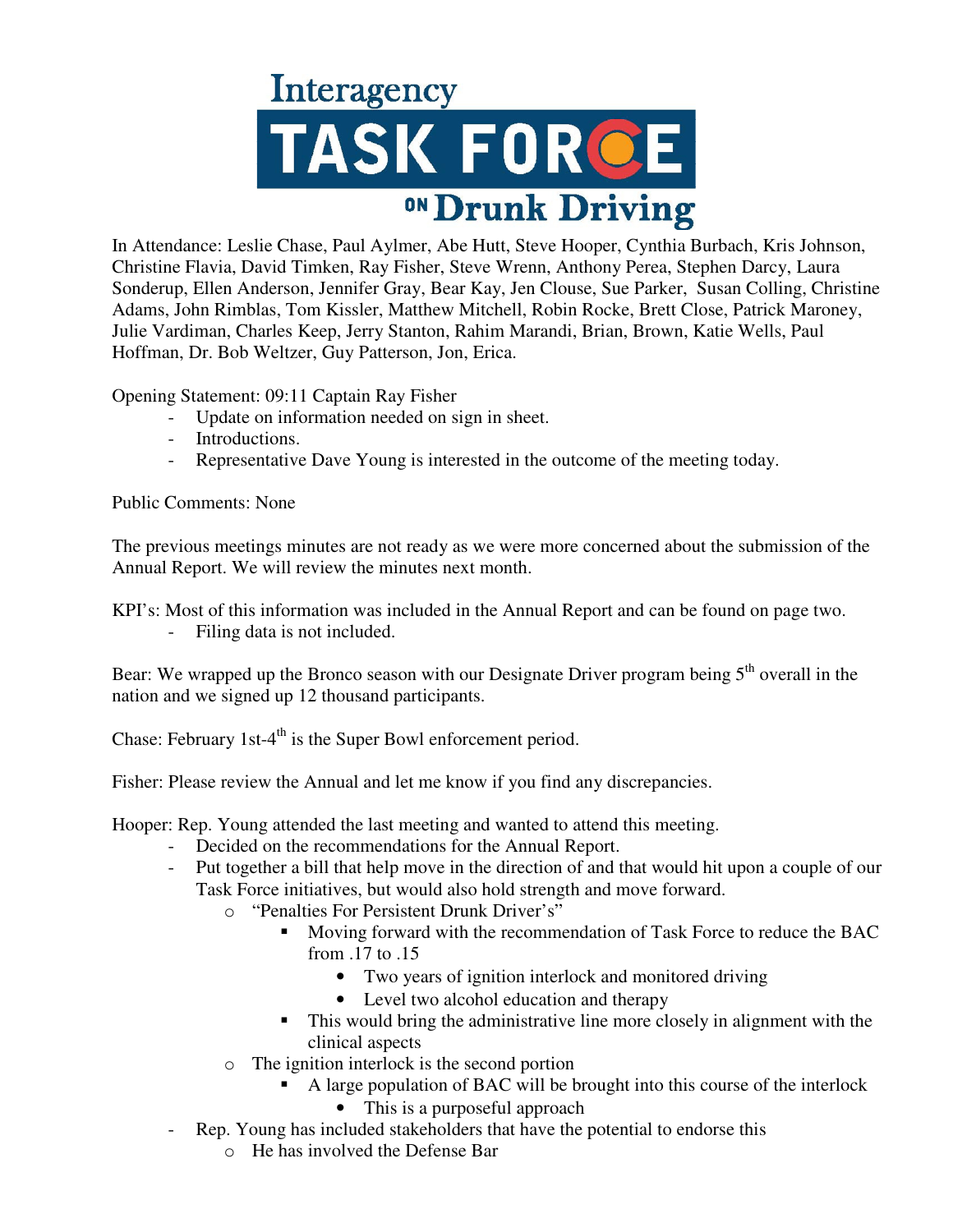- Will deal with refusals in that people who refuse become enveloped in this process
	- Refusals will be required to follow the same process as a persistent drunk driver
- o We need those of you who have Express Consent and Roadside experience to step in and speak of this.
	- $\blacksquare$  The 22% of all overall stops that were refusals has increased to 27%
	- Total overall number of stops have decreased
- o Dick Roth stated that research indicates that the coercive effect is telling someone that they will have the interlock device for two years
- I can think of no reason to continue stacking charges. This would make a huge step in making our law easier to read and understand.

Hutt: There are a couple of further points:

- The fund for First Offenders Interlock Requirements will now fund the persistent driver measure- the money was initially restricted to first offenders.
	- o This bill would open that fund to persistent drivers
- The bill gives people the incentive to not refuse
	- o People don't know what the law is and don't know where to turn to have their questions answered.
	- o This bill raises the refusal penalty

Fisher: Having the members of the Legislature come to this Task Force and ask us for recommendations on this bill answers the question "Why are we here".

Timken: This makes a lot of sense from both research and clinical standpoints.

Gray: If a person refuses and three months later are caught driving; what happens to them vs. the person who is on the interlock and are caught driving drunk?

- Hutt: Under current law the refusal would get prosecuted for DUI and DUR which carries mandatory minimum jail sentences and automatically extends revocation to two years and they are ineligible for interlock.
- The person who refuses under this new bill and takes the interlock and then drives drunk is circumventing the situation- this will be less likely of an occurrence under this new bill-if they are enrolled in level two education and therapy groups

Gray: What shows up on their record?

- Hutt: The record that will show up is most likely from DOR and it will show up as a revocation for refusal or revocation for over the limit test.
	- o They will still have a notation on their record that they refused or were charged with DUI.

Fisher: The arrest goes on your criminal record

- We (L.E.) don't provide legal advice, but we do try to steer them in the right direction
	- o We can be challenged by the Defense during the trial
	- o If they are intoxicated they are not thinking clearly and this makes the situation even more difficult
	- o If the party has more than two active restraints they go to jail
		- For those who drive with more than that we are not making a difference anyway

Hutt: You can have three charges on one single citation. It can be a mess.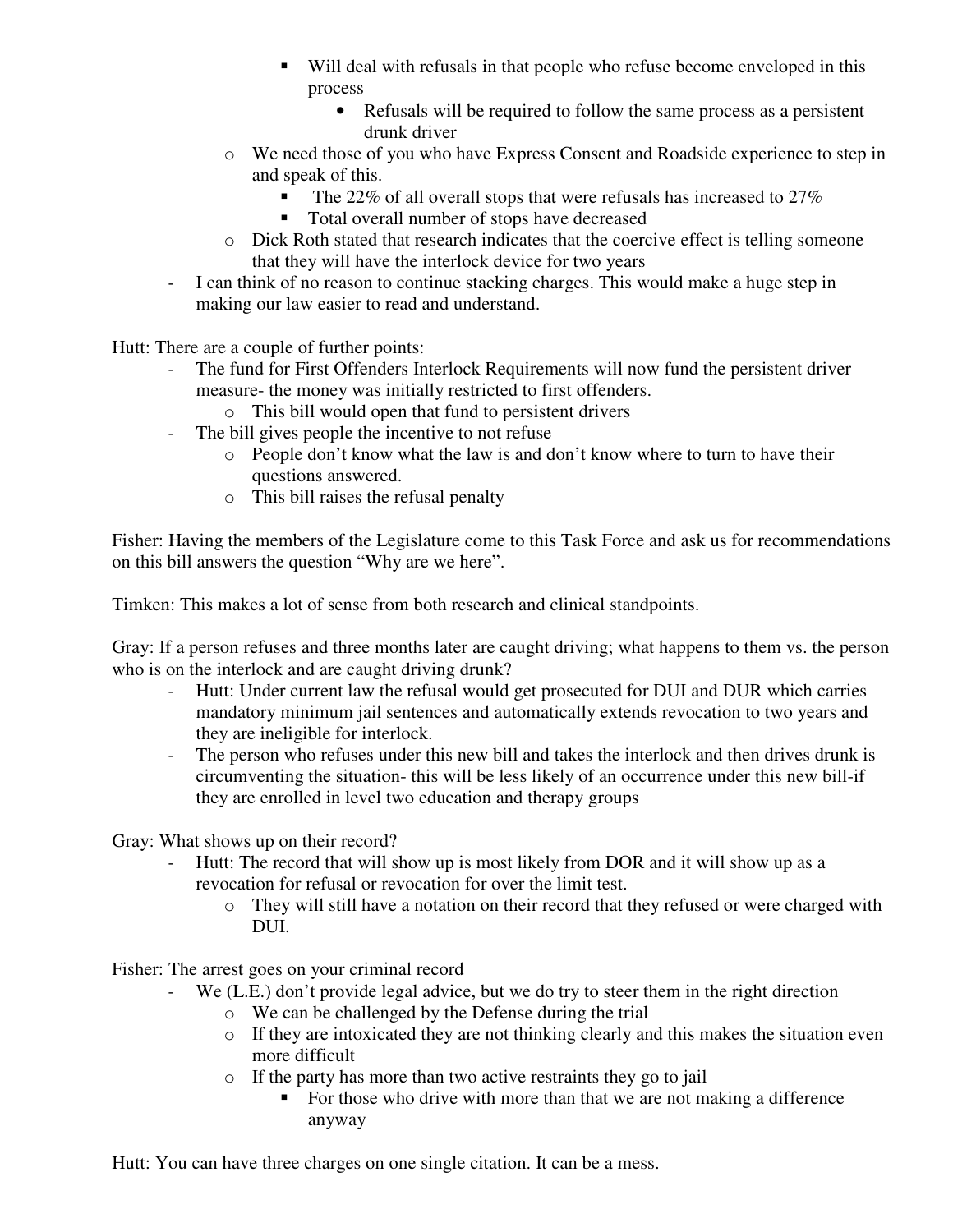Mitchell: Based on the recommendation for lowering the BAC, would you see the bill as mutually inclusive or exclusive?

- Is this going to raise more questions or concerns or does the complexity of the interlock cause concern for it to be killed?

Hooper: This does increase the interlock population.

- Time will tell, but I believe if Rep. Young does as good a job as he has; he will get it passed but we need to look at fiscal impact.
- It can further complicate the bill.
- The real issue is; is this an appropriate approach or remedy?

Wrenn: I think that the fiscal impact will be discussed. The second question will regard the impact that this bill will have.

- What if we make the DUR Alcohol for 30 days and Invading Interlock penalties into alignment
	- o This is just an alternative

Hooper: Tampering is a Class 1 Misdemeanor.

Hutt: There is a very harsh extension of the revocation for invading the interlock device.

Hooper: Recidivism is very hard to look at. You usually need at least five years of information.

- Further discussion on statistics and underage issues
	- o This new bill will not apply to the underage DUI offenders
- DUID is not addressed and will be a problem that will lead to further Legislative change.

Hutt: I move that the Task Force endorse Rep. Young's bill and the non-stacking scenario.

Fisher: We as L.E. are interested and would support this bill.

Hutt: The full motion is that; "That the Task Force endorse "Penalties For Persistent Drunk Drivers" in a form that includes reducing the BAC from .17 to .15, includes refusals in the definition of persistent drunk drivers, waiting period of two months before interlock eligibility, expands the financial eligibility for interlock assistance to all persistent drunk drivers and eliminates the requirement of refusals."

Wrenn: I think I would need some extra time to look over the bill and run it through my appropriate chains. I will have to abstain.

Hutt: I think that we move forward. Steve and I know this bill very intimately.

Hooper: We have a motion on the floor.

12 in favor/ Wrenn and Clouse abstain- the motion passes.

10:51- Break

11:10 Re-convene

Fisher: Paul Thank you for being back here.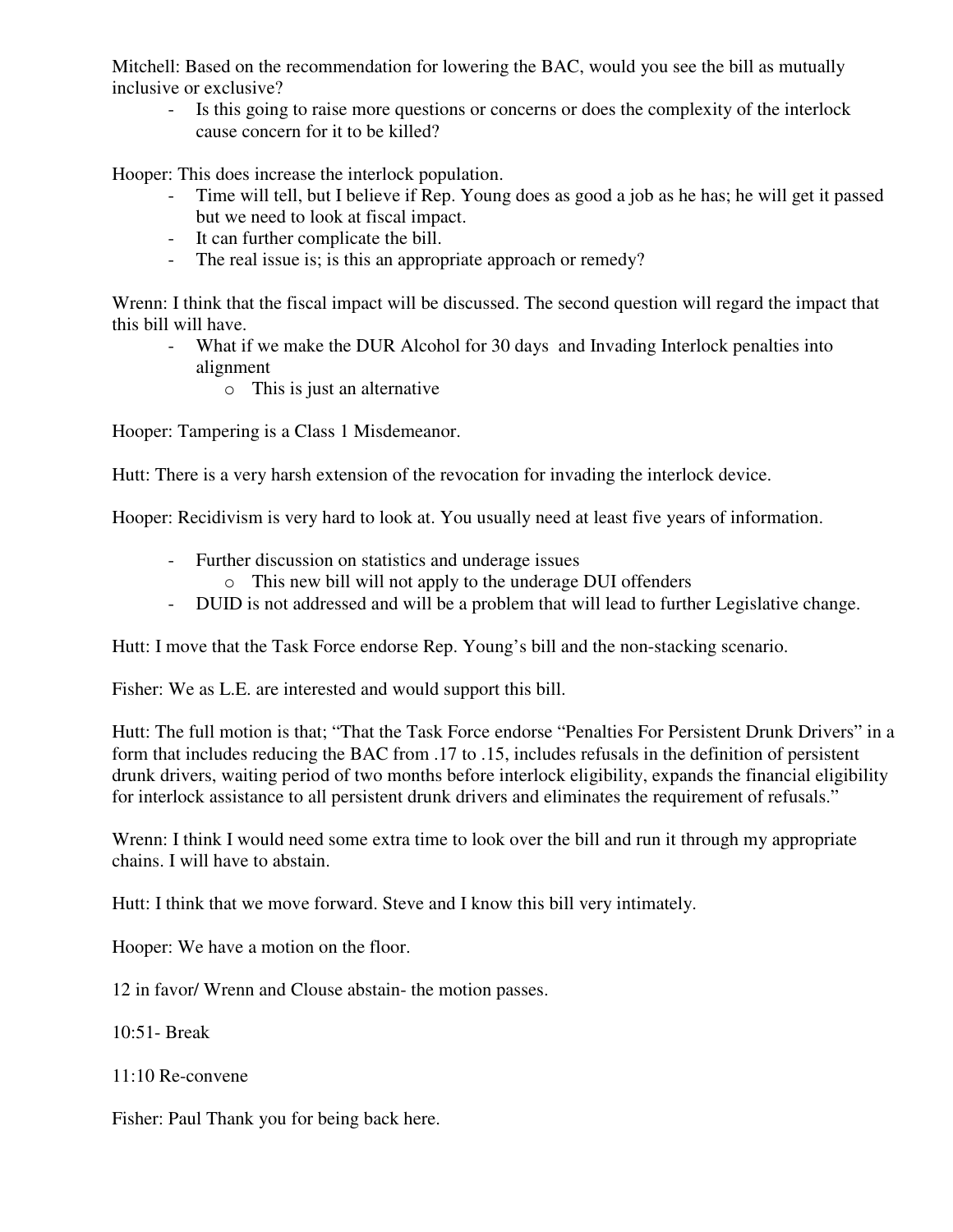Paul: The American Parole and Probation Board

- At the recent conference the Task Force Strategic Plan was handed out

Fisher: As we move forward; if you recall when we put the Strategic Plan together, this is an opportunity to review the plan and create our work plans.

- We may want to look at the end of the year not being when we develop the work plan for the next year.
- This year's Annual Report is the best that we have produced.
- We need to figure out what we are going to address within this next year and stick with it.
	- o Let's discuss the key issues
		- Between now and the February meeting we can develop work groups/plans.

\*\*Current version of the Strategic Plan will be distributed again\*\*

Flavia: I'm interested in what/what not to do for this upcoming year. What do others think or have to say?

Gray: Should we try to accomplish setting a THC level?

Adams: Senator Heeton has picked up the 5 Nano-gram level initiative.

Hooper: The JBC will be looking at these issues and the thresholds.

Wells: The meeting and sub-committee dates are on the DOR website.

Mitchell: Is the committee going to change its name?

Fisher: No. Legislature created and named this task force.

Flavia: We need to stay on the cutting edge and one of our standing issues would be to stay apprised of all the current stats and research data.

Maroney: We will review a strategy before March. The group consists of Paul, Kris and I and Gene if he is going to take Bill's position. If anyone wants to join this committee please let me know.

Timken: The group needs to consider Best Practices again.

- Evaluating the State and providing a report card.

Weltzer: NHTSA has a tool for statewide Best Practices and where the state stood when the last alcohol assessment was done.

Rocke: The last one was completed in 2005.

Flavia: We can look at the recommendations and see where we stand now.

Fisher: Use the 2005 as the starting point.

Timken: Yes.

Parker: Would there be any interest in hearing from convicted DUI offenders and how things have changed?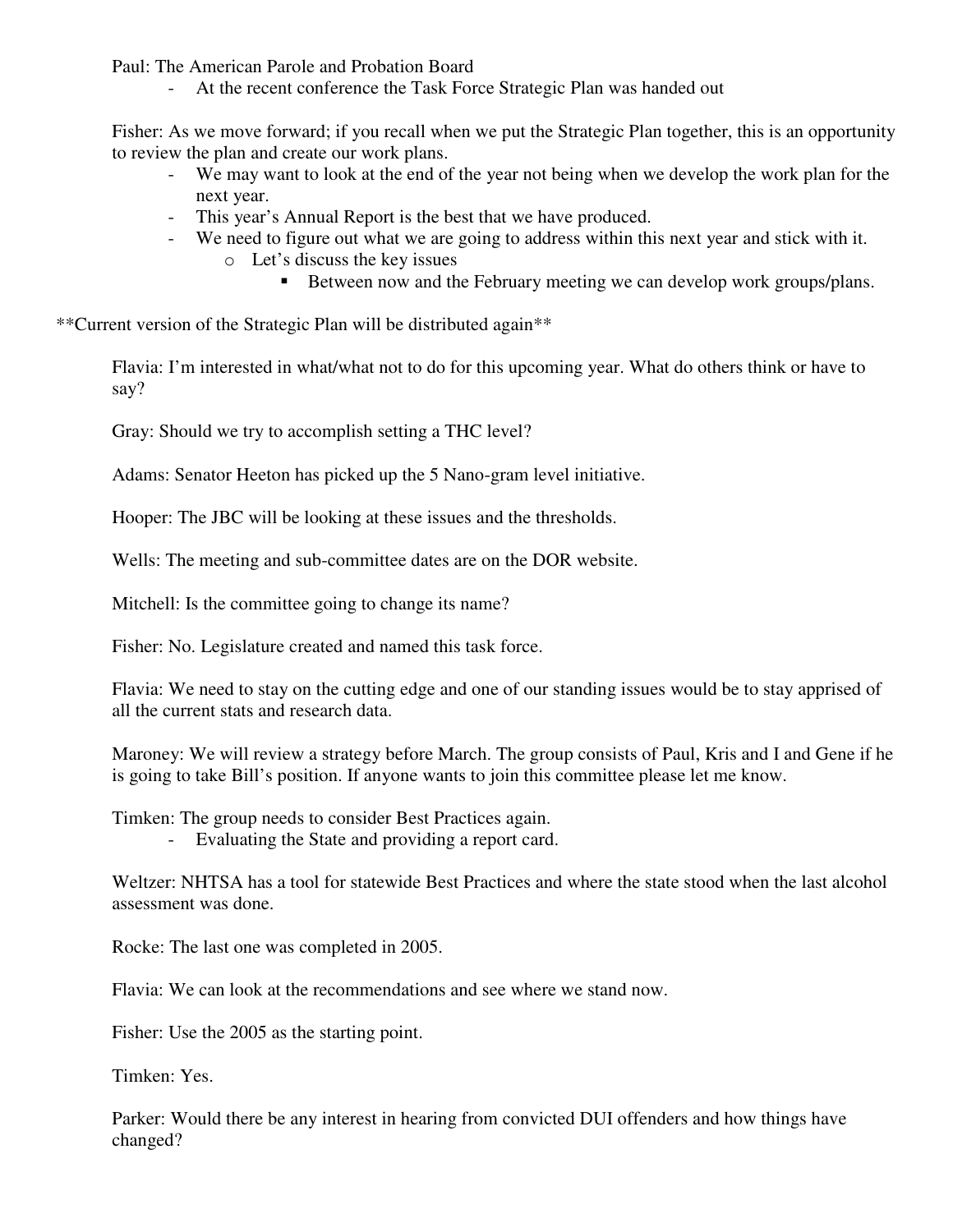Gray: I think hearing what works vs. analyzing it may work, but seeing the statistical data would also help.

Fisher: I think this would be one of the areas of the assessment process.

Fisher: We need to look at scheduling a work group meeting before our next meeting in February.

- We were looking at having some regulated server training.
	- o Defining what visibly intoxicated is and there are no job protections for refusing service
	- o There are too many establishments that are more worried about the money.

Johnson: The folks that teach the alcohol serving classes know very little about the law.

- The majority of the folks that serve alcohol are young partiers themselves and are worried about getting big tips.
- I think that the training needs to encompass the state's laws.
	- o Cost is always a concern, but the insurance companies are requiring it now.
	- o An education of some sort through our law enforcement agencies is important.

Maroney: The content that said classes need to have has been set and is regulated through my department.

Johnson: The servers need to understand the urgency that is behind this training.

- We vaguely discuss the law aspect and the reality of what could happen for over serving is not discussed as it should be.
	- o The trainer's don't know the law well enough.

Hutt: Who is responsible for training the trainers?

Maroney: We are responsible for the curriculum that is taught.

- Part of the curriculum addresses over serving and civil liability.

Hooper: It is key that BAC equivalents and thresholds be taught.

Anderson: This Task Force should be supporting a statewide educational program for those applying for a Liquor License and over serving.

Maroney: I would be reluctant to let the individual jurisdictions create their own training. It needs to be statewide.

Fisher: We can add this subject to our work plan.

Are there any further questions or comments on our upcoming work plan?

Flavia: I think we need to re-fresh and re-introduce the work groups and goals for those that are new.

Fisher: We can do it by email and then new members can sign up for the work group that they are interested in.

- By February's meeting we want a more definitive list of the tasks and work plans that we want to accomplish in the New Year.
- We have Plaques that we would like to present to members that are no longer with us.
- The Annual Report has a lot of good information. We want to put that graph on a pocket guide for quick reference